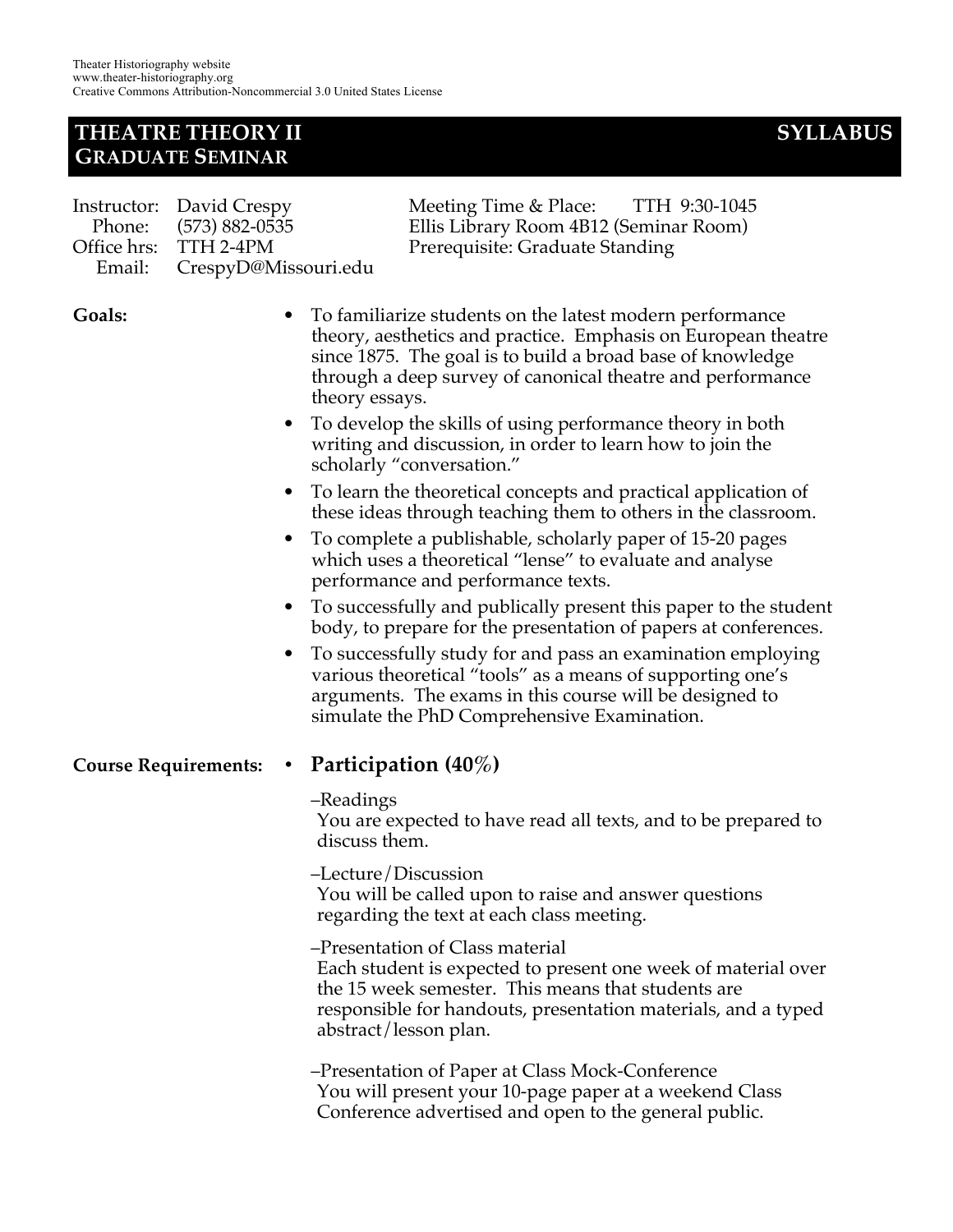|                           | <b>Written assignments</b> (60%)                                                                                                                                                                                                                                                                                                                                                |
|---------------------------|---------------------------------------------------------------------------------------------------------------------------------------------------------------------------------------------------------------------------------------------------------------------------------------------------------------------------------------------------------------------------------|
|                           | <b>PAPERS</b>                                                                                                                                                                                                                                                                                                                                                                   |
|                           | - Abstracts/Lesson Plans which include an annotated<br>bibliography for the class discussion assigned to you by the<br>instructor.                                                                                                                                                                                                                                              |
|                           | $-10-15$ -page Research P aper with bibliography and endnotes:                                                                                                                                                                                                                                                                                                                  |
|                           | The paper should be publishable and ready for presentation<br>at the Mid-America Theatre Conference (MATC); it should<br>contain original research, thinking, and writing (and strictly<br>follow Turabian/Chicago Manual of Style). The paper is your<br>attempt to apply the primary sources you have examined over<br>the course of the semester to modern theatre practice. |
|                           | <b>EXAMS</b>                                                                                                                                                                                                                                                                                                                                                                    |
|                           | The exams in this course are designed to approximate your<br>Comprehensive and Oral Examinations                                                                                                                                                                                                                                                                                |
|                           | - Midterm Exam (covering material to mid-semester)                                                                                                                                                                                                                                                                                                                              |
|                           | - <b>Final Exam</b> (covering material from mid-semester through<br>end of course)                                                                                                                                                                                                                                                                                              |
| <b>Attendance Policy:</b> | This class is primarily participatory. Attendance is mandatory.<br>You must be present for every class, having read the readings,<br>taken notes, and ready to answer questions and discuss the<br>material. There are no excused absences; you must alert the<br>professor if you need to be absent from class for any reason.                                                 |
| <b>Required Texts:</b>    | Carlson, Marvin. Theories of the Theatre: A Historical and Critical<br>Survey, from the Greeks to the Present. Ithaca: Cornell University<br>Press, 1993 (Expanded edition).                                                                                                                                                                                                    |
|                           | Dukore, Bernard F., ed. Dramatic Theory and Criticism: Greeks to<br><i>Grotowski.</i> Holt Rinehart & Winston, 1997.                                                                                                                                                                                                                                                            |
|                           | Reinelt, Janelle G., and Joseph R. Roach. Critical Theory and<br><i>Performance.</i> Ann Arbor: University of Michigan Press, 1992.                                                                                                                                                                                                                                             |
| Recommended Texts:        | Carlson, Marvin. Performance: A Critical Introduction. London:<br>Routledge, 1996                                                                                                                                                                                                                                                                                               |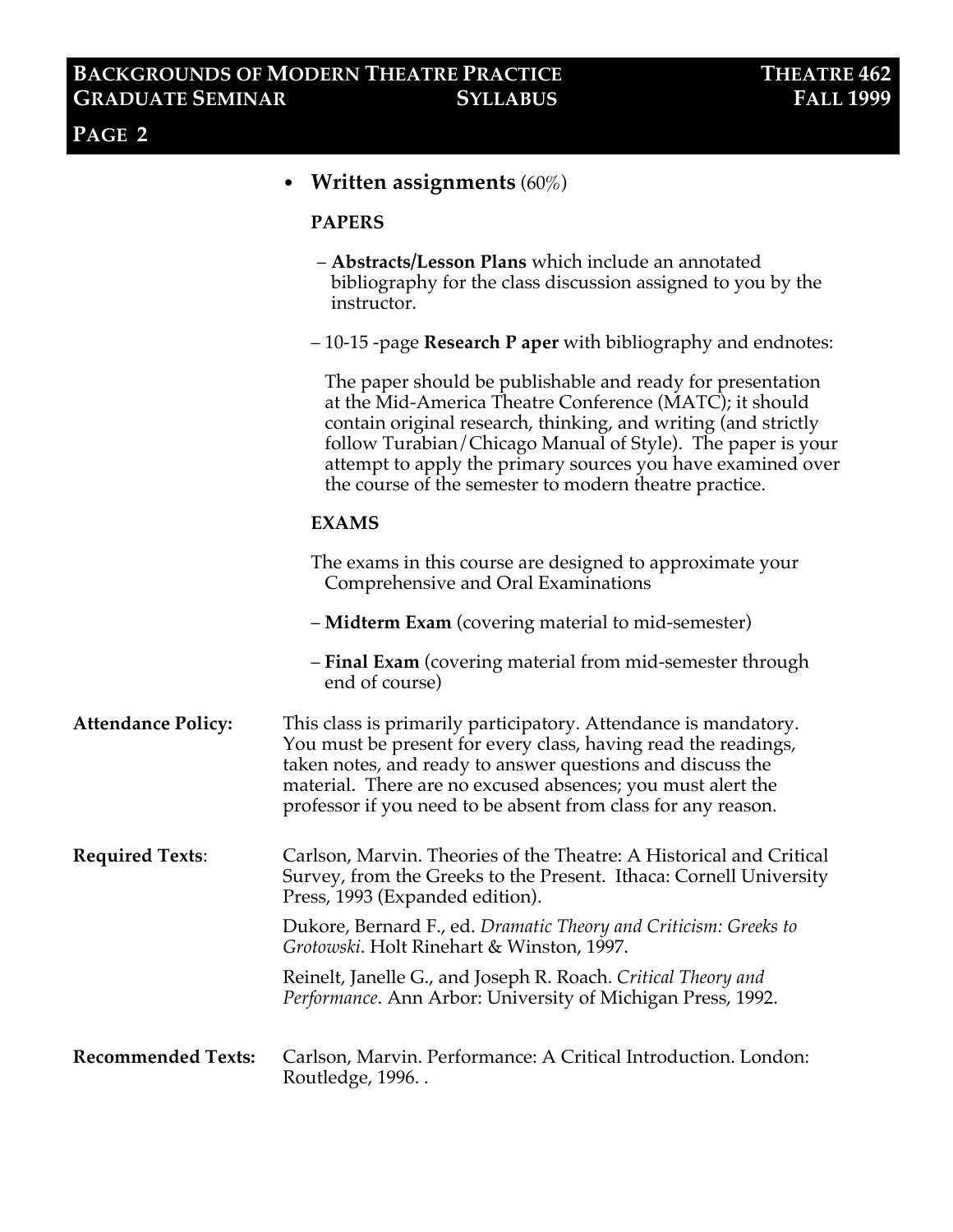#### **BOOKS ON RESERVE**

| <b>MU TATE 801 A1531</b>              | Allen, Gay Wilson, Literary Criticism; Pope to Croce. Gay<br>Wilson Allen and Harry Hayden Clark, eds. New York:<br>American Book Company, 1941. |  |
|---------------------------------------|--------------------------------------------------------------------------------------------------------------------------------------------------|--|
| PN2039.A5913 1993                     | Appia, Adolphe. Adolphe Appia: Texts On Theatre. New York:<br>Routledge, 1993.                                                                   |  |
| PN2039.A613 1960                      | Appia, Adolphe. The Work Of Living Art; A Theory Of The<br>Theatre. Coral Gables, Fla., University of Miami Press, 1960.                         |  |
| PN2061.A6                             | Archer, William. Masks Or Faces? A Study In The Psychology Of<br>Acting, London and New York, Longmans, Green, 1888.                             |  |
| PN2021.A713                           | Artaud, Antonin. The Theater And Its Double. Mary Caroline<br>Richards, trans. New York: Grove Press, 1958.                                      |  |
| PQ1697.L3 B313                        | Bakhtin, M. M. (Mikhail Mikhailovich), Rabelais and his world.<br>Helene Iswolsky, trans. Cambridge, Mass. M.I.T. Press, 1968.                   |  |
| PN710.B2713 1972                      | Barthes, Roland. Critical essays. Richard Howard, trans.<br>Evanston, Ill Northwestern University Press, 1972.                                   |  |
| BD236.B3813 1994                      | Baudrillard, Jean. Simulacra And Simulation. Sheila Faria<br>Glaser, trans. Ann Arbor: University of Michigan Press, 1994.                       |  |
| BD236.B3 1983                         | Baudrillard, Jean. Simulations. Paul Foss, Paul Patton and<br>Philip Beitchman, eds. New York: Semiotext(e), Inc., 1983.                         |  |
| <b>MU TATE 808.2</b><br><b>B</b> 446p | Bentley, Eric, The Playwright As Thinker, A Study Of Drama In<br>Modern Times. New York: Reynal & Hitchcock, 1946.                               |  |
| PN1657.B4                             | Bentley, Eric, The Theory Of The Modern Stage: An Introduction<br>To Modern Theatre And Drama. Harmondsworth, Penguin,<br>1968.                  |  |
| PN1623.B46 1987                       | Bentley, Eric. Thinking About The Playwright: Comments From<br>Four Decades . Evanston, IL: Northwestern University Press,<br>1987.              |  |
| PN2881.5.B46 1993                     | Bharucha, Rustom. Theatre And The World: Performance<br>And The Politics Of Culture. London: New York: Routledge,<br>1993.                       |  |
| PN2051.B63613                         | Boal, Augusto. Theater Of The Oppressed. Charles A. & Maria-<br>Odilia Leal McBride, trans. New York: Urizen Books, 1979.                        |  |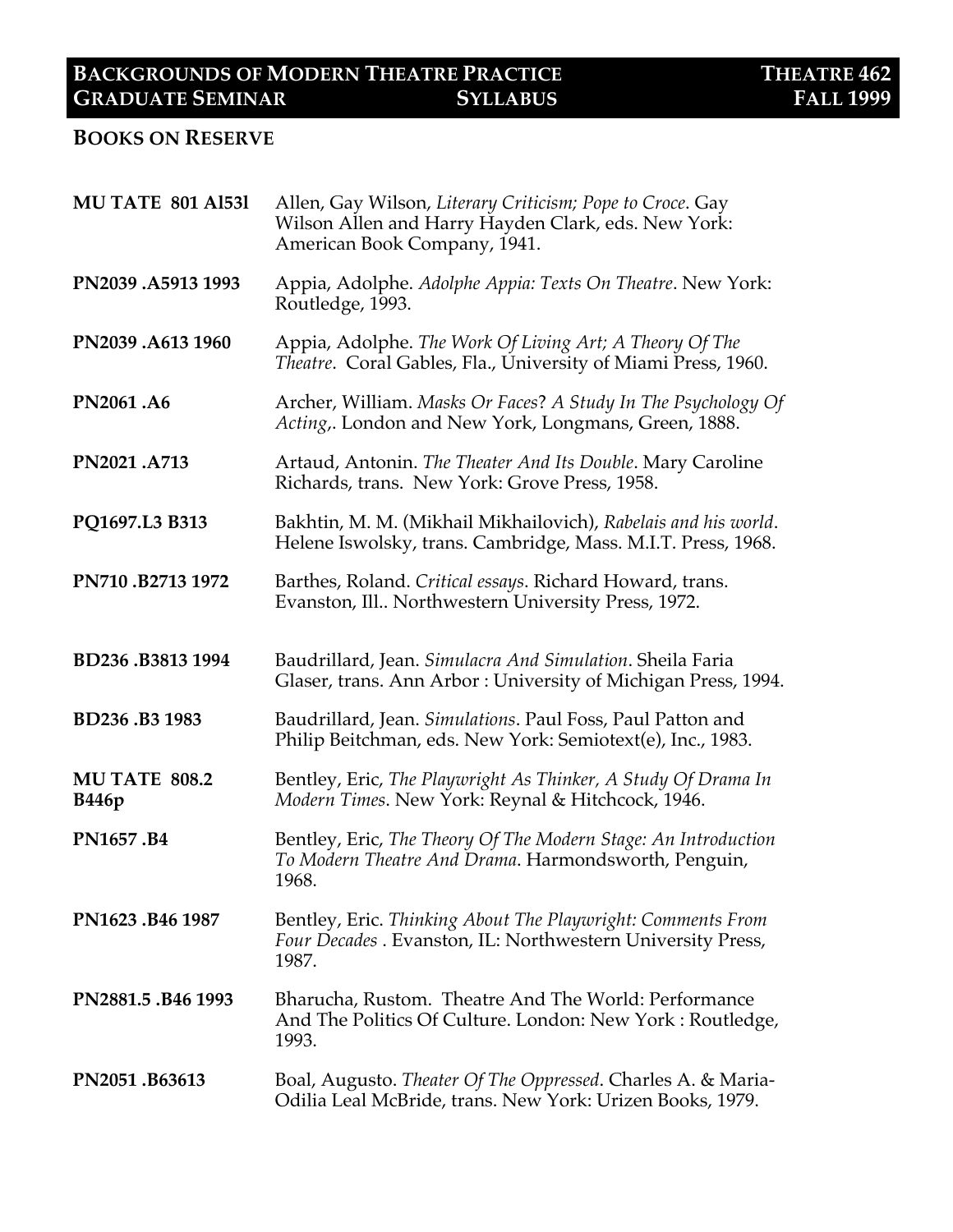| PN2021.B68                       | Brecht, Bertolt. Brecht On Theatre; The Development Of An<br>Aesthetic. John Willett ed. and trans. New York, Hill and<br>Wang, 1964.                                                                                                                                                                             |  |
|----------------------------------|-------------------------------------------------------------------------------------------------------------------------------------------------------------------------------------------------------------------------------------------------------------------------------------------------------------------|--|
| PN1655.B74 1982                  | Brook, Peter. The Empty Space. New York: Atheneum, 1982,<br>1968.                                                                                                                                                                                                                                                 |  |
| PN511.B79                        | Burke, Kenneth, Counter-Statement. New York, Harcourt,                                                                                                                                                                                                                                                            |  |
| PN511.B796                       | Burke, Kenneth, Perspectives By Incongruity. Stanley Edgar<br>Hyman, ed. Bloomington, Indiana University Press, 1964.                                                                                                                                                                                             |  |
| PN511.B796                       | Burke, Kenneth. Terms For Order. Edited Stanley Edgar<br>Hyman, ed. Bloomington, Indiana University Press, 1964.                                                                                                                                                                                                  |  |
| HQ1154.B88 1990                  | Butler, Judith P. Gender Trouble: Feminism And The Subversion<br>Of Identity. New York: Routledge, 1990.                                                                                                                                                                                                          |  |
| <b>UMK MNL</b><br>NX504.C35 1996 | Carlson, Marvin A. Performance: A Critical Introduction.<br>London; New York: Routledge, 1996.                                                                                                                                                                                                                    |  |
| NA6821.C36 1989                  | Carlson, Marvin A. Places Of Performance: The Semiotics Of<br>Theatre Architecture. Ithaca, N.Y.: Cornell University Press,<br>1989.                                                                                                                                                                              |  |
| PN2041.S45 T45 1990              | Carlson, Marvin A. Theatre Semiotics: Signs Of Life.<br>Bloomington: Indiana University Press, 1990.                                                                                                                                                                                                              |  |
| PN2039.C26 1993                  | Carlson, Marvin A., Theories Of The Theatre: A Historical And<br>Critical Survey, From The Greeks To The Present. Ithaca: Cornell<br>University Press, 1993                                                                                                                                                       |  |
| PN2287.C46 A3                    | Chaikin, Joseph, The Presence Of The Actor. New York,<br>Atheneum, 1972.                                                                                                                                                                                                                                          |  |
| PQ2613.E53 Z5825<br>1986         | Chaudhuri, Una. No Man's Stage: A Semiotic Study Of Jean<br>Genet's Major Plays. Ann Arbor, Mich.: UMI Research Press,<br>1986.                                                                                                                                                                                   |  |
| PN1672.9 .C53 1995               | Chaudhuri, Una. Staging Place: The Geography Of Modern<br>Drama. Ann Arbor: University of Michigan Press, 1995.                                                                                                                                                                                                   |  |
| PN1661.C55 1965                  | Clark, Barrett Harper. European Theories Of The Drama, With A<br>Supplement On The American Drama; An Anthology Of Dramatic<br>Theory And Criticism From Aristotle To The Present Day, In A<br>Series Of Selected Texts, With Commentaries, Biographies, And<br>Bibliographies. New York, Crown Publishers, 1965. |  |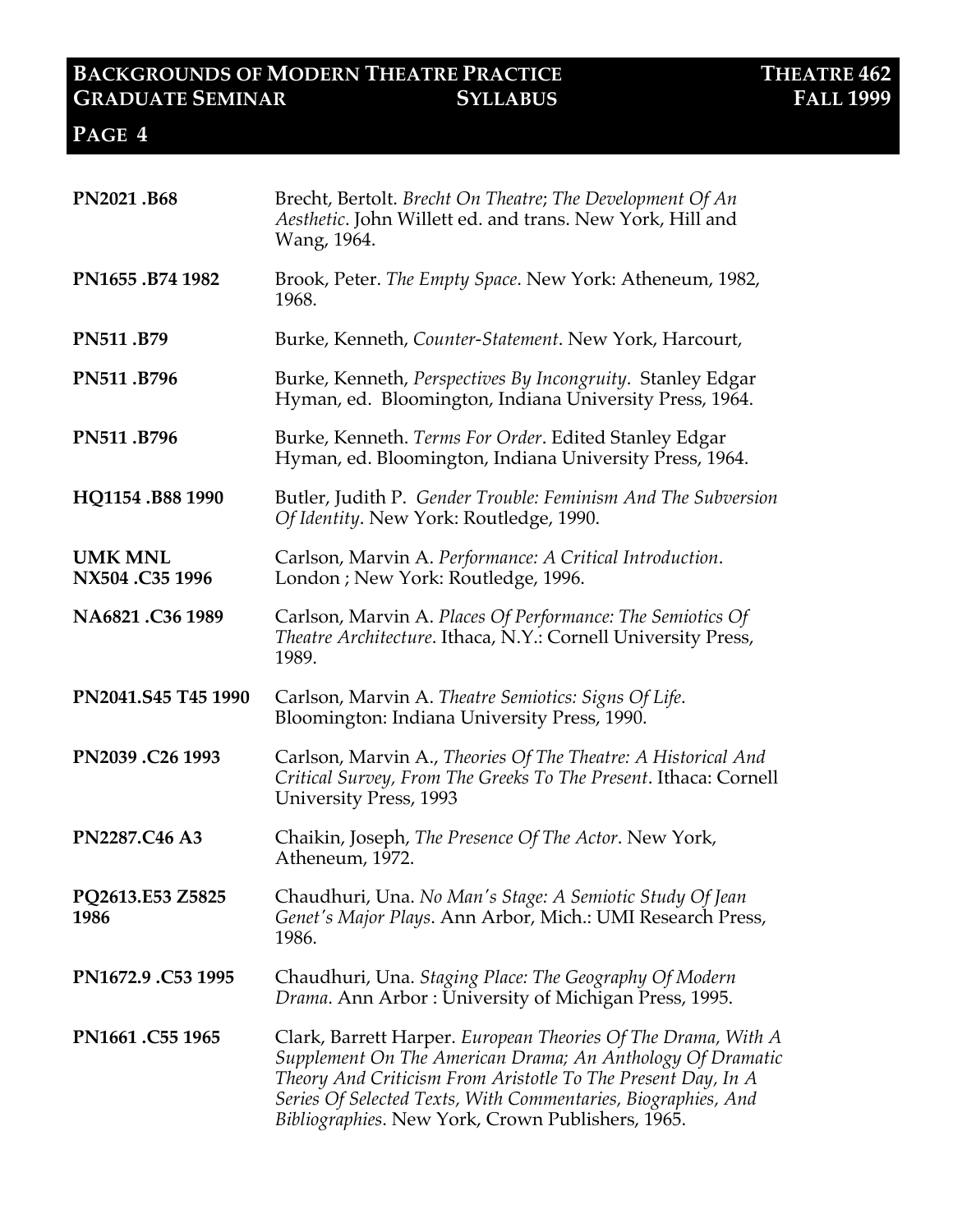| PN1661.C56                            | Cole, Toby. Playwrights On Playwriting; The Meaning And<br>Making Of Modern Drama From Ibsen To Ionesco. New York,<br>Hill and Wang, 1960.                                                                                  |  |  |
|---------------------------------------|-----------------------------------------------------------------------------------------------------------------------------------------------------------------------------------------------------------------------------|--|--|
| PN94.C671989                          | Contemporary Literary Criticism: Literary and Cultural Studies.<br>Robert Con Davis, Ronald Schleifer, eds. New York:<br>Longman, 1989. Edition 2nd ed.                                                                     |  |  |
| PN94.C671986                          | Contemporary Literary Criticism: Modernism Through<br><i>Poststructuralism.</i> Robert Con Davis, ed. White Plains, N.Y.:<br>Longman, 1986.                                                                                 |  |  |
| <b>MU TATE 808.2 C72</b><br>ser.5 v.2 | Coquelin, Constant, 1841-1909. The Art Of Acting; A<br>Discussion., New York, Dramatic Museum of Columbia<br>University, 1926.                                                                                              |  |  |
| PN2037.C593 1983                      | Craig, Edward Gordon. Craig On Theatre. London: Methuen,<br>1983.                                                                                                                                                           |  |  |
| PN2039.C75 1992                       | Critical Theory And Performance Janelle G. Reinelt and Joseph<br>R. Roach, eds. Ann Arbor: University of Michigan Press, 1992.                                                                                              |  |  |
| HQ76.3.U5 C78 1995                    | Cruising The Performative: Interventions Into The Representation<br>Of Ethnicity, Nationality, And Sexuality. Sue-Ellen Case, Philip<br>Brett, and Susan Leigh Foster, eds. Bloomington: Indiana<br>University Press, 1995. |  |  |
| B2430.D482 E5 1978                    | Derrida, Jacques. Writing And Difference. Chicago: University<br>of Chicago Press, 1978.                                                                                                                                    |  |  |
| PN2270.F45 D64 1988                   | Dolan, Jill, The Feminist Spectator As Critic. Ann Arbor, Mich.:<br>UMI Research Press, 1988.                                                                                                                               |  |  |
| PN2270.F45 D65 1993                   | Dolan, Jill. Presence And Desire: Essays On Gender, Sexuality,<br><i>Performance</i> . Ann Arbor: University of Michigan Press, 1993.                                                                                       |  |  |
| PN1621.D8                             | Dukore, Bernard Frank, Dramatic theory and criticism: Greeks to<br>Grotowski. New York, Holt, Rinehart and Winston 1974                                                                                                     |  |  |
| PN94.E2 1996                          | Eagleton, Terry, Literary Theory: An Introduction. Minneapolis,<br>MN: University of Minnesota Press, 1996.                                                                                                                 |  |  |
| PN1861.E45                            | Elam, Keir. The Semiotics Of Theatre And Drama. New York:<br>Methuen, 1980.                                                                                                                                                 |  |  |
| PN1631.E8 1977                        | Esslin, Martin. An Anatomy Of Drama. New York: Hill and<br>Wang, 1977.                                                                                                                                                      |  |  |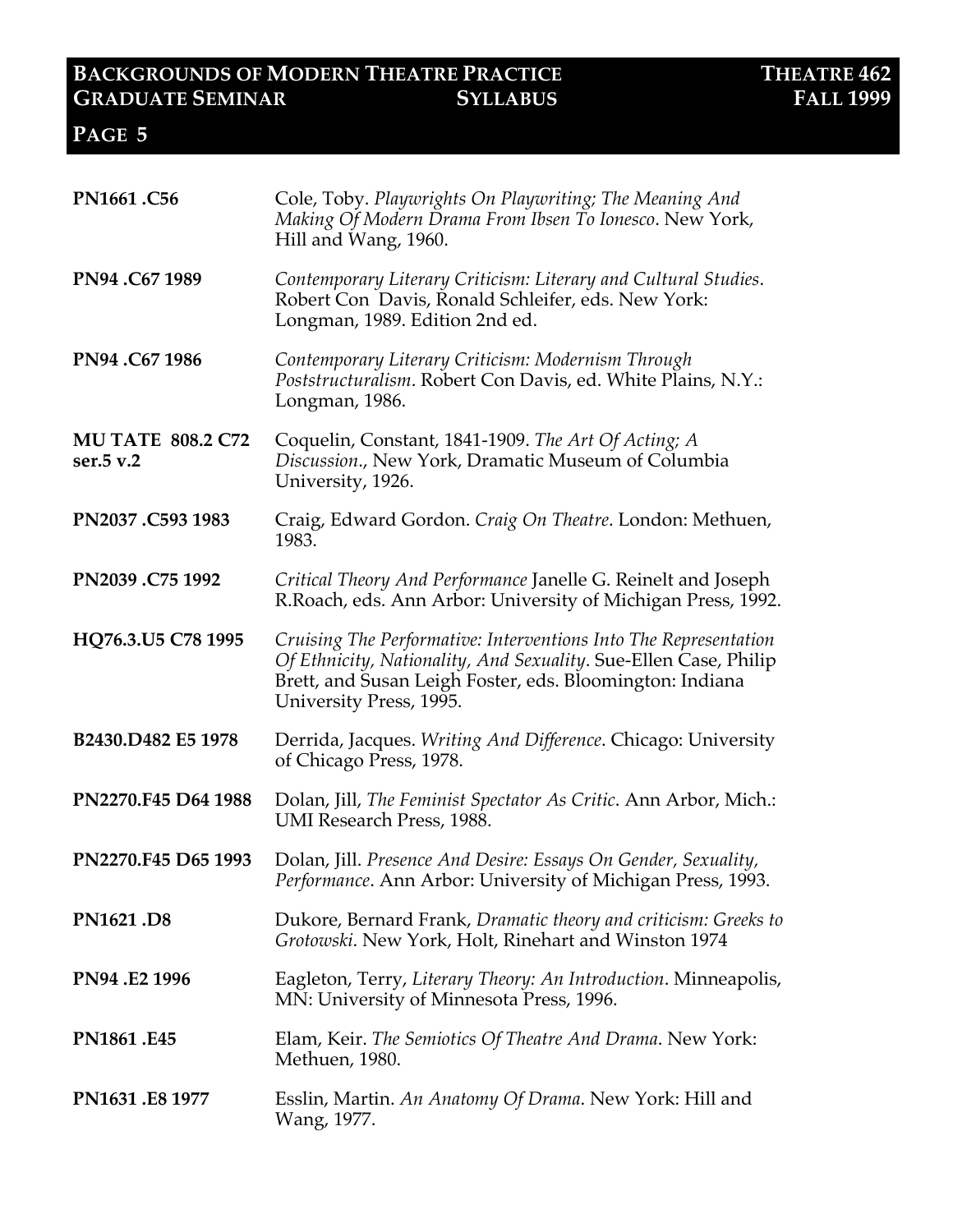| PN1655.E83 1970                    | Evreinov, N. N. (Nikolai Nikolaevich). The Theatre In Life,.<br>Alexander I. Nazaroff, ed. New York: B. Blom, 1970.                                                 |  |  |
|------------------------------------|---------------------------------------------------------------------------------------------------------------------------------------------------------------------|--|--|
| PS3556.O7225 P6                    | Foreman, Richard. Plays And Manifestos . New York: New<br>York University Press, 1976.                                                                              |  |  |
| HM291.G6 1973                      | Goffman, Erving. The Presentation Of Self In Everyday Life.<br>Woodstock: Overlook Press, 1973.                                                                     |  |  |
| PN2039.G62                         | Goldman, Michael. The Actor's Freedom: Toward A Theory Of<br>Drama. New York: Viking Press, 1975.                                                                   |  |  |
| PR2976.G737 1988                   | Greenblatt, Stephen Jay. Shakespearean Negotiations: The<br>Circulation Of Social Energy In Renaissance England. Berkeley:<br>University of California Press, 1988. |  |  |
| PN2061.G75 1968A                   | Grotowski, Jerzy, Towards A Poor Theatre New York, Simon<br>and Schuster, 1970.                                                                                     |  |  |
| PT2668.A5 A27                      | Handke, Peter. Kaspar And Other Plays. Michael Roloff, trans.<br>New York: Farrar, Straus, and Giroux, 1969.                                                        |  |  |
| <b>PN94.H3</b>                     | Handy, William J. Twentieth Century Criticism: The Major<br>Statements. William J. Handy, Max Westbrook, ed. New York:<br>Free Press, 1974.                         |  |  |
| PN1631.H58 1986                    | Hornby, Richard. Drama, Metadrama, And Perception. London:<br>Associated University Presses, 1986.                                                                  |  |  |
| PN2039.H66                         | Hornby, Richard. Script Into Performance : A Structuralist View<br>Of Play Production. Austin: University of Texas Press, 1977.                                     |  |  |
| <b>CB151.H8</b>                    | Huizinga, Johan. Homo Ludens: A Study Of The Play-Element<br>In Culture. Boston, Beacon Press, 1955, 1950.                                                          |  |  |
| NX650.P37 H87 1985                 | Hutcheon, Linda. A Theory Of Parody: The Teachings Of<br>Twentieth-Century Art Forms. New York: Methuen, 1985.                                                      |  |  |
| <b>PT9804.S6</b><br><b>UMK MNL</b> | Inferno, Alone, And Other Writings. Evert Sprinchorn, ed.<br>Garden City, N.Y.: Anchor Books, 1968.                                                                 |  |  |
| PN1584.I6 1991                     | Interculturalism And Performance: Writings From PAJ. Bonnie<br>Marranca and Gautam Dasgupta, eds. New York: PAJ<br>Publications, 1991.                              |  |  |
| 153 L262f                          | Langer, Susanne. Feeling And Form; A Theory Of Art. New<br>York, Scribner, 1953.                                                                                    |  |  |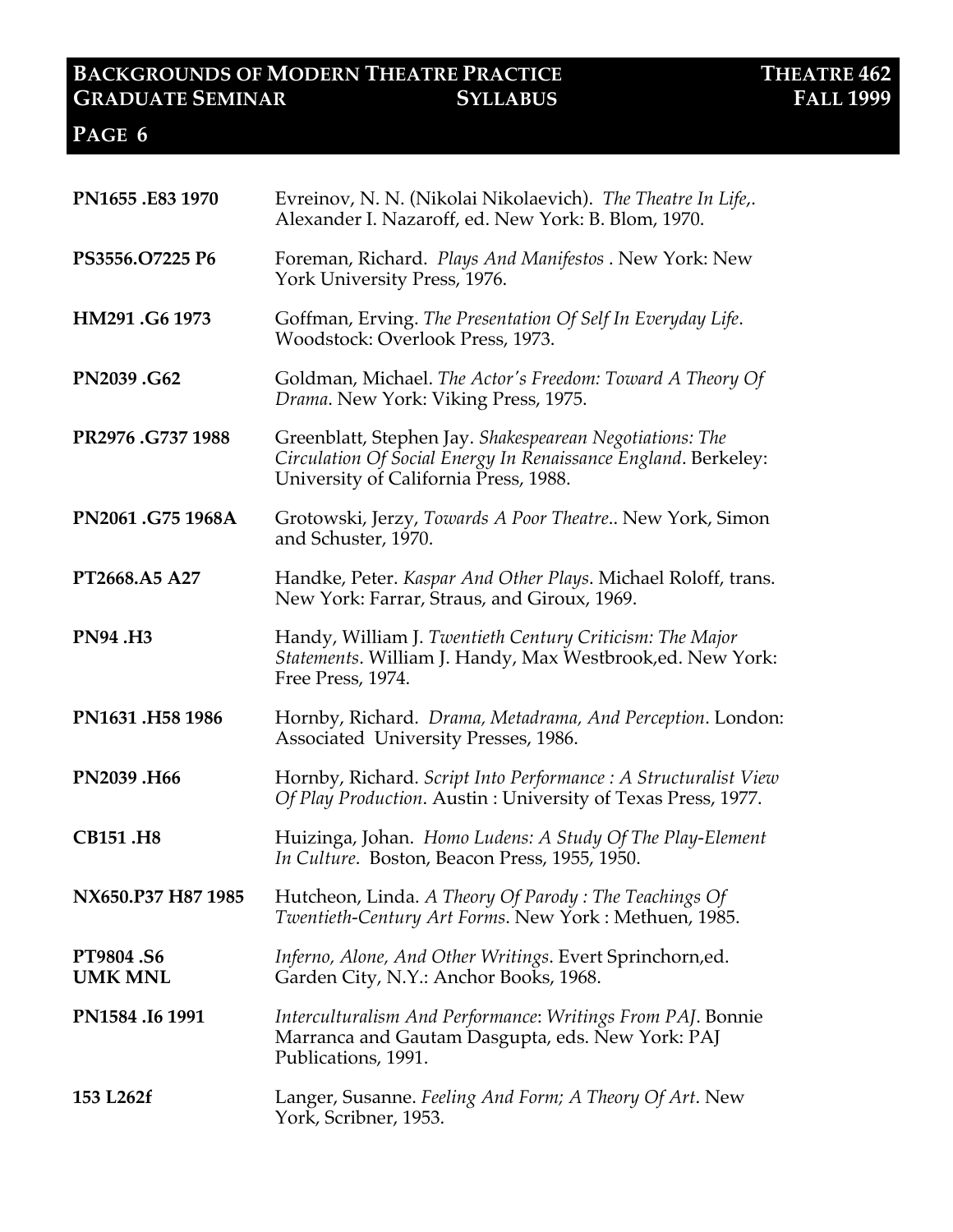| PN1661.L3 1936     | Lawson, John Howard. Theory And Technique Of Playwriting.<br>New York: G. P. Putnam's, 1936.                                                                            |  |  |
|--------------------|-------------------------------------------------------------------------------------------------------------------------------------------------------------------------|--|--|
| PN2185.L5 1875     | Lewes, George Henry. On Actors And The Art Of Acting,.<br>Leipzig: B. Tauchnitz, 1875.                                                                                  |  |  |
| NX600.F8 M37 1972  | Marinetti, Filippo Tommaso. Marinetti; Selected Writings. R.<br>W. Flint, . R. W. Flint and Arthur A. Coppotelli., trans. New<br>York, Farrar, Straus and Giroux, 1972. |  |  |
| PN1661.M29 1970    | Matthews, Brander, 1852-1929. Papers On Playmaking.<br>Freeport, N.Y.: Books for Libraries Press, 1970.                                                                 |  |  |
| PN2061.M38 1987    | Meisner, Sanford and Dennis Longwell. Sanford Meisner On<br>Acting. New York: Vintage Books, 1987.                                                                      |  |  |
| PN1584.M54 1986    | Miller, Jonathan, Subsequent Performances. London: Faber,<br>1986.                                                                                                      |  |  |
| PT2673.U29 A6 1989 | Muller, Heiner, Explosion Of A Memory. Carl Weber, ed. New<br>York: PAJ Publications, 1989.                                                                             |  |  |
| PN2039.N48 1993    | New Directions In Theatre. Julian Hilton, ed. New York: St.<br>Martin's Press, 1993.                                                                                    |  |  |
| PN1643.P3813 1992  | Pavis, Patrice, Theatre At The Crossroads Of Culture Loren<br>Kruger, trans. New York: Routledge, 1992.                                                                 |  |  |
| PN1590.W64 P4 1990 | Performing Feminisms: Feminist Critical Theory And Theatre Sue-<br>Ellen Case, ed. Baltimore: Johns Hopkins University Press,<br>1990.                                  |  |  |
| PN1631.P513 1988   | Pfister, Manfred. The Theory And Analysis Of Drama.<br>Cambridge: Cambridge University Press, 1988.                                                                     |  |  |
| PR3017.P59 1985    | Political Shakespeare: New Essays In Cultural Materialism.<br>Jonathan Dollimore and Alan Sinfield, eds. Ithaca, N.Y.:<br>Cornell University Press, 1985.               |  |  |
|                    | PQ2637.A82 T513 1976 Sartre, Jean Paul, Sartre On Theater Michel Contat and Michel<br>Rybalka, eds. New York: Pantheon Books, 1976.                                     |  |  |
| PN2266.S33         | Schechner, Richard, Environmental Theater.New York,<br>Hawthorn Books, 1973.                                                                                            |  |  |
| <b>PN1657.S3</b>   | Schechner, Richard, Public Domain; Essays On The Theater.<br>Indianapolis, Bobbs-Merrill, 1969.                                                                         |  |  |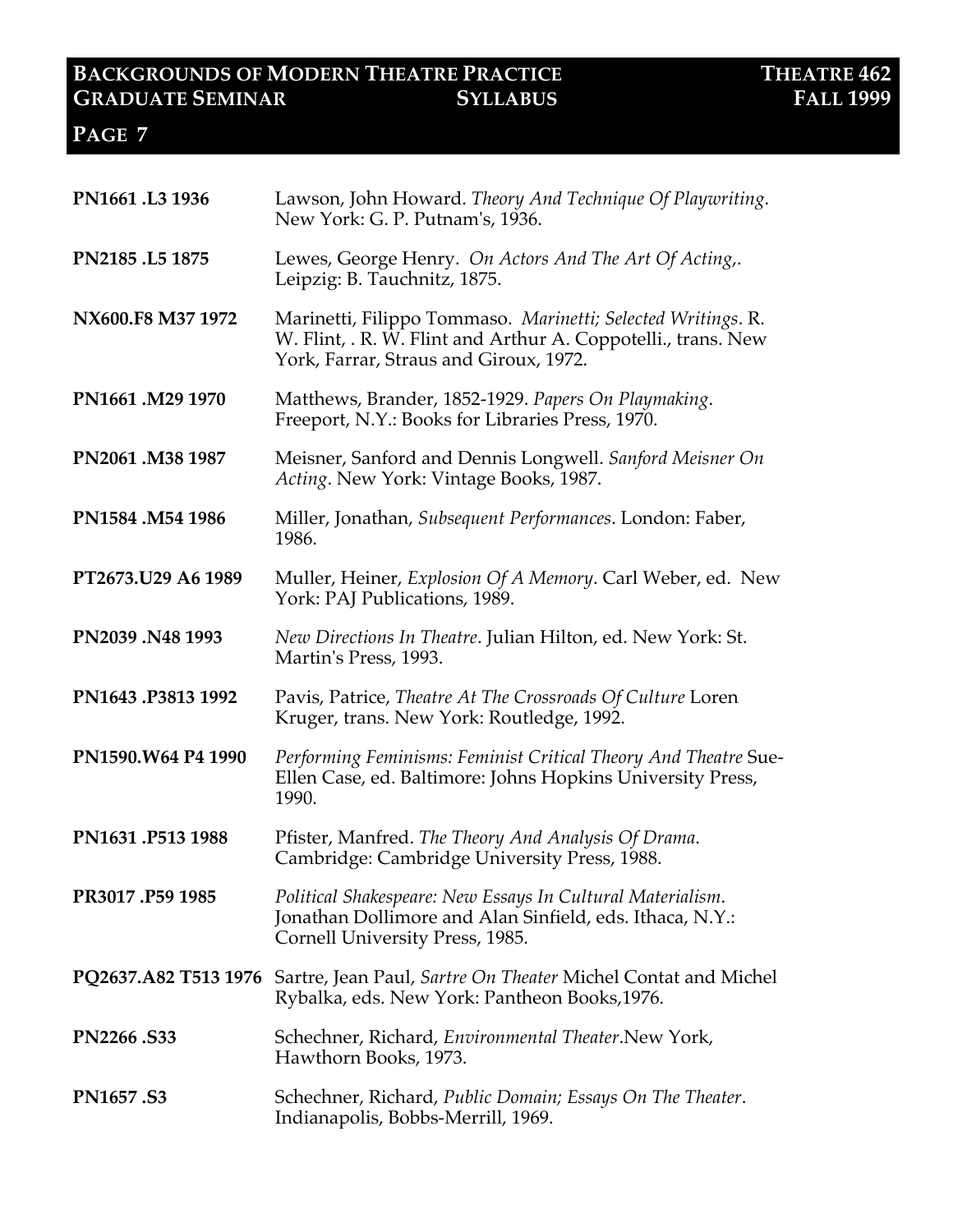| PN2596.L6 S48 1993 1 | Shaw, Bernard, 1856-1950. The Drama Observed. University<br>Park, Pa.: Pennsylvania State University Press, 1993.                                                                                                 |  |
|----------------------|-------------------------------------------------------------------------------------------------------------------------------------------------------------------------------------------------------------------|--|
| <b>PT1268.S6</b>     | Sokel, Walter Herbert. Anthology Of German Expressionist<br>Drama; A Prelude To The Absurd. Garden City, N.Y.,<br>Doubleday, 1963.                                                                                |  |
| PN2065.A64 1970      | Stanislavsky, Konstantin, 1863-1938. An Actor Prepares.<br>Elizabeth Reynolds, trans. New York: Theatre Arts Books,<br>1987.                                                                                      |  |
| PN2041.S45 S73 1985  | States, Bert O. Great Reckonings In Little Rooms: On The<br>Phenomenology Of Theater. Berkeley: University of California<br>Press, 1985.                                                                          |  |
| <b>PN1680.S7</b>     | States, Bert O. Irony And Drama; A Poetics. Ithaca: Cornell<br>University Press, 1971.                                                                                                                            |  |
| PN1661.S7 1994       | States, Bert O. The Pleasure Of The Play. Ithaca: Cornell<br>University Press, 1994.                                                                                                                              |  |
| PN2062.S795 1988     | Strasberg, Lee. A Dream Of Passion: The Development Of The<br>Method. Evangeline Morphos, ed. New York, N.Y.: Plume<br>Book, 1988.                                                                                |  |
| PN2924.S9713 1986    | Suzuki, Tadashi. The Way Of Acting: The Theatre Writings Of<br>Tadashi Suzuki. J. Thomas Rimer, trans. New York, NY:<br>Theatre Communications Group, 1986.                                                       |  |
| PG3237.E5 A7         | The Ardis anthology of Russian futurism: Guro, Brik, Mayakovsky,<br>Burlyuk, Zamyatin, Pasternak, Meyerhold, Khlebnikov,<br>Kruchenykh. Ellendea Proffer, Carl R. Proffer, eds. Ann Arbor,<br>Mich.: Ardis, 1980. |  |
| PN2041.A57 E53 1998  | The Ends Of Performance. Peggy Phelan and Jill Lane, eds.<br>New York: New York University Press, 1998.                                                                                                           |  |
| PN1631.P47 1991      | The Performance Of Power: Theatrical Discourse And Politics.<br>Sue-Ellen Case and Janelle Reinelt, eds. Iowa City: University<br>of Iowa Press, 1991.                                                            |  |
| PN1590.W64 R68 1998  | The Routledge Reader In Gender And Performance. Lizbeth<br>Goodman, ed. London: New York: Routledge, 1998.                                                                                                        |  |
| PN1737.T8 1982       | Turner, Victor Witter. From Ritual To Theatre: The Human<br><i>Seriousness Of Play.</i> New York City: Performing Arts Journal<br>Publications, 1982.                                                             |  |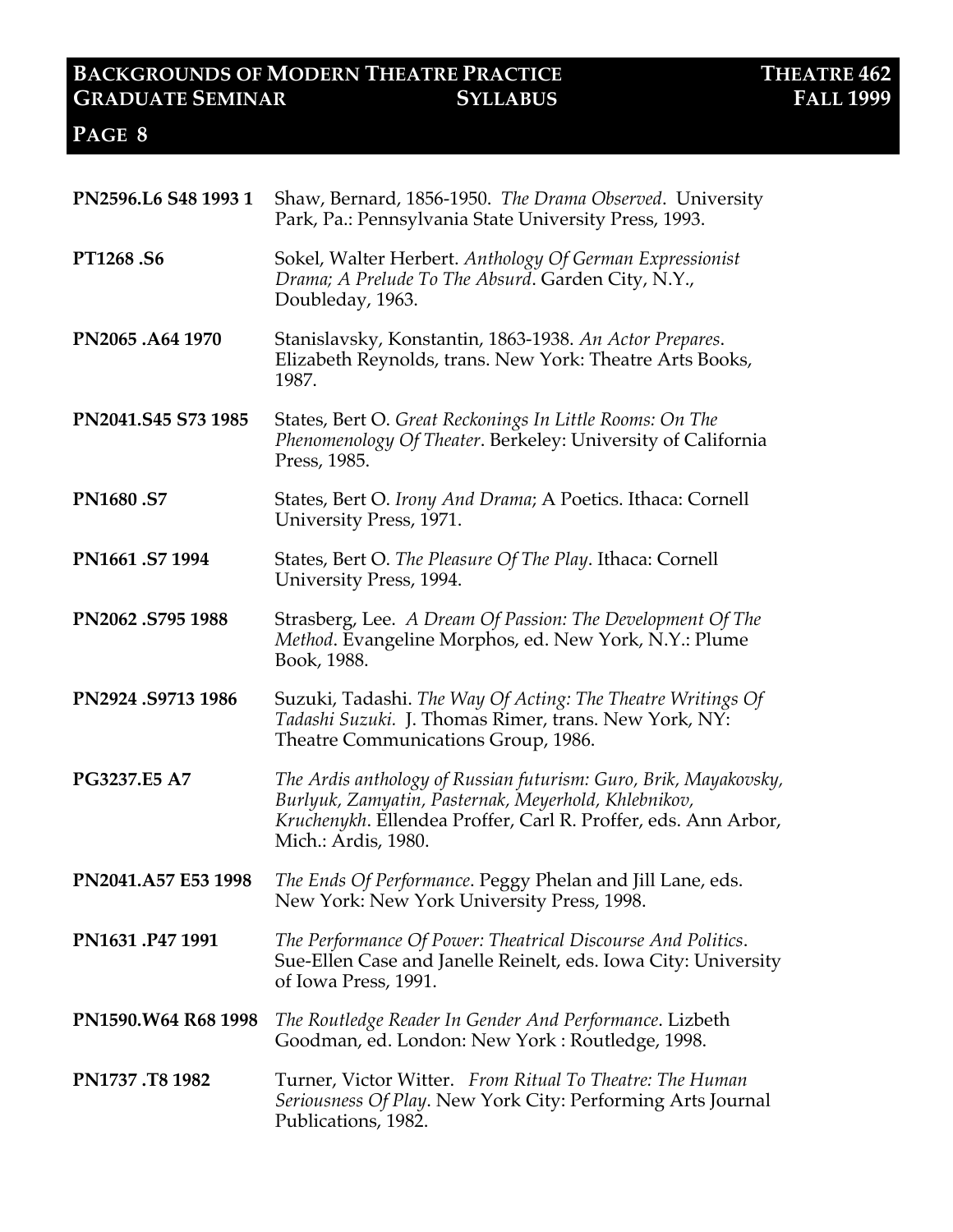| GN34.3.T54 T8 1986  | Turner, Victor Witter. The Anthropology Of Performance. /<br>New York: PAJ Publications, 1986.                                                                                    |  |  |
|---------------------|-----------------------------------------------------------------------------------------------------------------------------------------------------------------------------------|--|--|
| ML410.W1 A1434 1993 | Wagner, Richard. The Art-Work Of The Future, And Other<br>Works. Lincoln: University of Nebraska Press, 1993.                                                                     |  |  |
| PN2039.W54 1982     | Wilshire, Bruce W. Role Playing And Identity: The Limits Of<br>Theatre As Metaphor. Bloomington: Indiana University Press,<br>1982.                                               |  |  |
| PG7158.W52 A23 1992 | Witkiewicz, Stanislaw Ignacy. The Witkiewicz Reader. Daniel<br>Gerould, ed. and trans. Evanston, Ill.: Northwestern<br>University Press, 1992.                                    |  |  |
| PG7445.E5 T9        | Witkiewicz, Stanislaw Ignacy.Twentieth-Century Polish Avant-<br>Garde Drama: Plays, Scenarios, Critical Documents. Daniel<br>Gerould, ed. Ithaca: Cornell University Press, 1977. |  |  |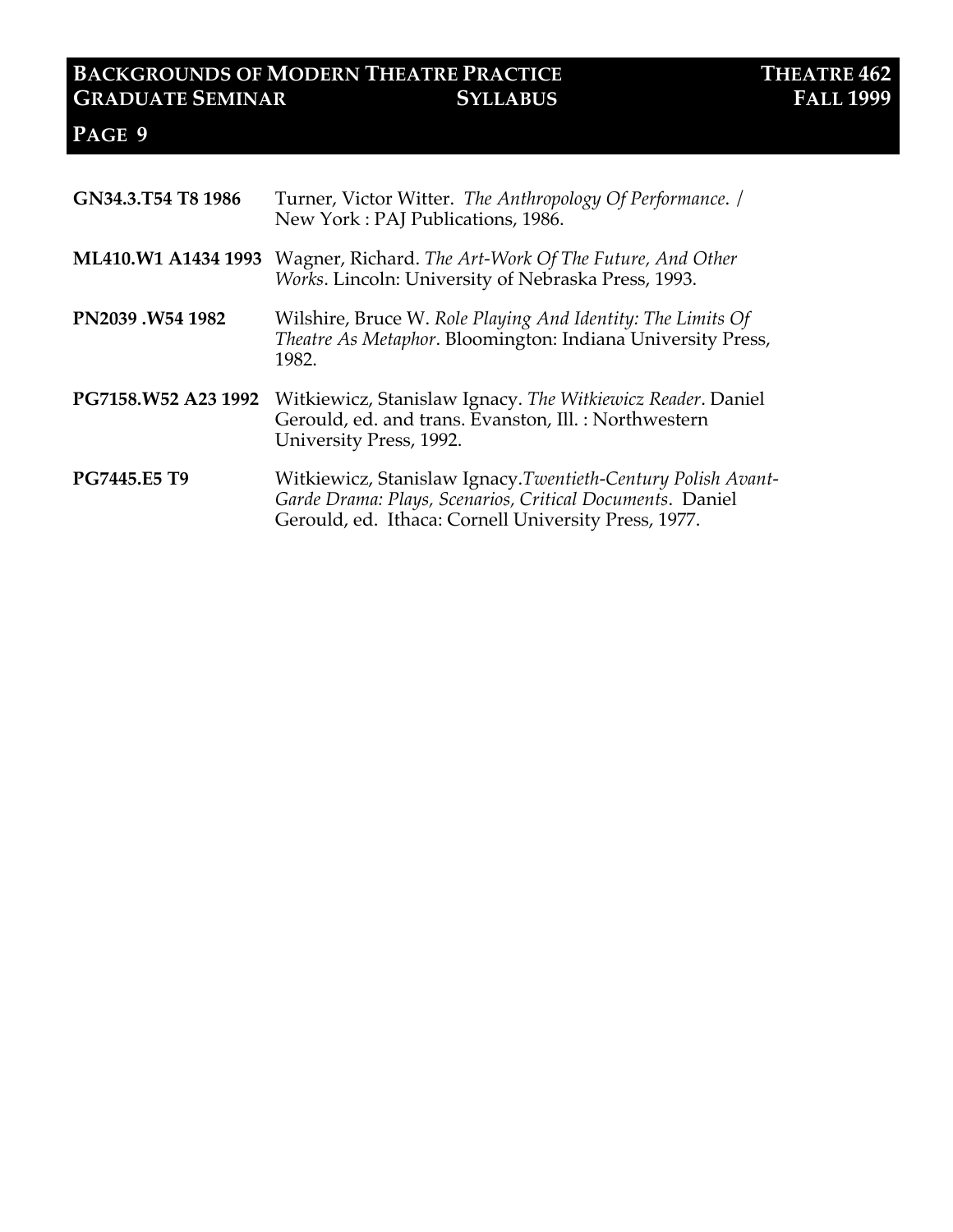| <b>DATE</b>  |    | <b>READINGS</b>                                                                        |                                                                                                                |
|--------------|----|----------------------------------------------------------------------------------------|----------------------------------------------------------------------------------------------------------------|
|              |    | <b>NOTE:</b> All readings are in (D) Dukore, Roach & Reinelt (R),<br>or the Packet (p) |                                                                                                                |
| <b>WEEK1</b> |    | <b>Realism and Naturalism</b>                                                          | Carlson: Chapters 16 and 17                                                                                    |
| August       | 24 | Carlson                                                                                | "Theory of History" $(p)$                                                                                      |
|              |    | Taine:                                                                                 | "Race, Surroundings and Epoch" $(p)$                                                                           |
|              |    | Sarcey:                                                                                | "A Theory of the Theatre" $(p)$                                                                                |
|              |    | Zola:                                                                                  | "Preface to <i>Therese Raquin"</i> (p).<br>"Naturalism on the Stage" $(D)$                                     |
|              | 26 |                                                                                        | <b>Strindberg:</b> "Preface to Miss Julie"(D)                                                                  |
|              |    | Shaw:                                                                                  | "The Problem Play" $(D)$<br>"The Technical Novelty of Ibsen's Plays (D)                                        |
|              |    | Archer:                                                                                | "Play-Making" $(D)$                                                                                            |
| WEEK 2       |    |                                                                                        | Mid-Nineteenth-Century Post-Hegelian German Theory<br><b>Carlson: Chapter 15</b>                               |
| August       | 31 | Hebbel:                                                                                | "My Word Concerning the Drama"(p)<br>"Preface to "Maria Magdelena" (D)                                         |
|              |    | Wagner:                                                                                | "The Art Work of the Future" $(D)$<br>"Art and Revolution" $(p)$                                               |
| September    | 2  | Marx:                                                                                  | "Introduction to the Critique of Political Economy(D)<br>"Letter to Ferdinand Lassalle" $(D)$                  |
|              |    | Engels:                                                                                | "Letter to Ferdinand Lassalle" $(D)$<br>"Letter to Minna Kautsky" (D)<br>"Letter to Margaret Harkness (D)      |
|              |    | Nietzsche:                                                                             | "The Birth of Tragedy" $(D)$                                                                                   |
| WEEK 3       |    |                                                                                        | <b>Symbolism/Popular Theatre</b><br><b>Carlson: Chapter 16</b>                                                 |
| September    | 7  |                                                                                        | <b>Maeterlinck:</b> "The Tragical in Daily Life" (D)<br>"The Modern Drama" (D)<br>"Preface to the Plays" $(p)$ |
|              |    |                                                                                        | <b>Strindberg:</b> "Preface to A Dream Play"(D)<br>"The Role of Chance in Artistic Creation" $(p)$             |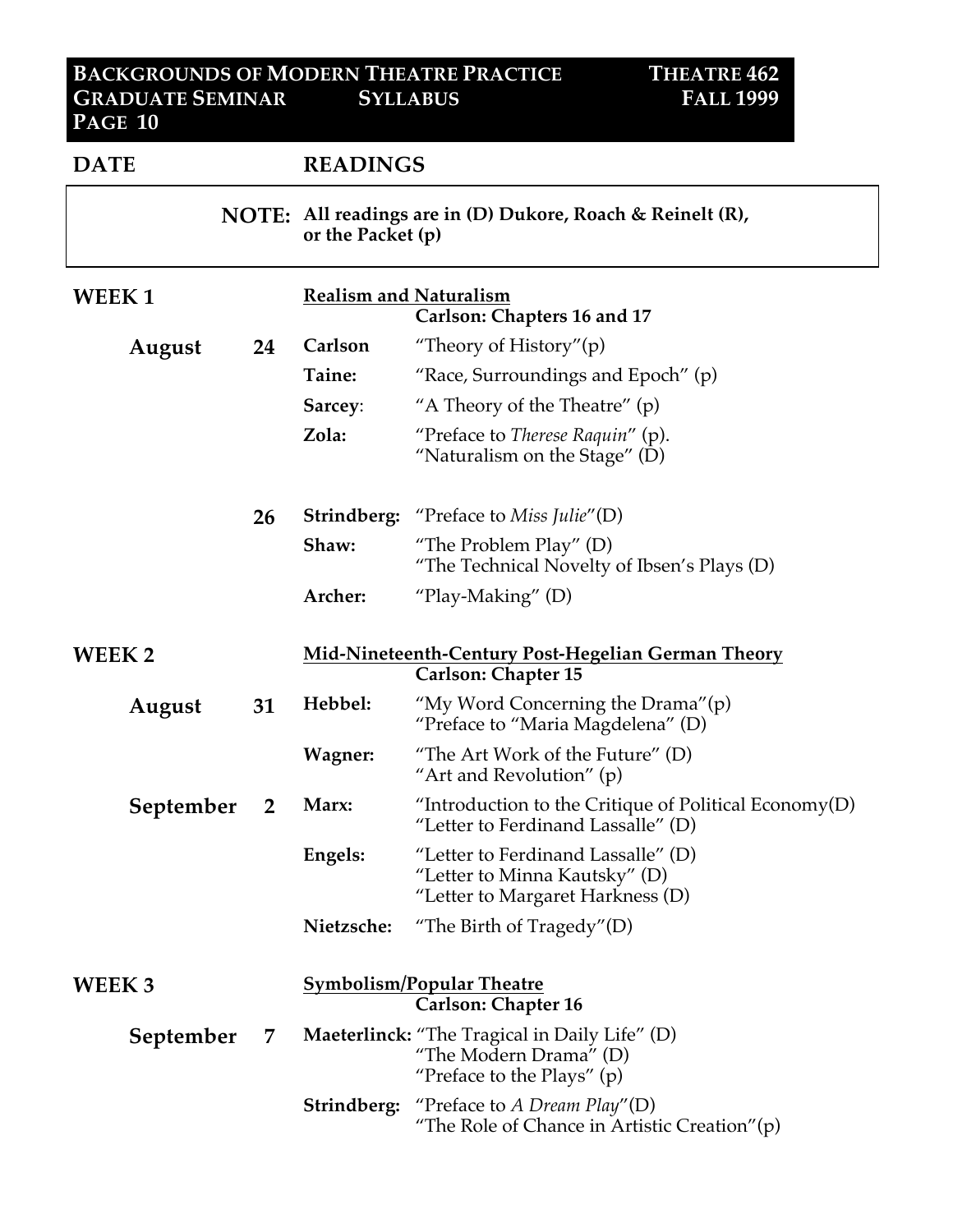| <b>DATE</b>       |                                        | <b>READINGS</b>                                                             |  |
|-------------------|----------------------------------------|-----------------------------------------------------------------------------|--|
| WEEK 3 (cont)     | Sologub:                               | "The Theatre of One Will" $(p)$                                             |  |
| September         | Yeats<br>9                             | "A People's Theatre" $(p)$<br>"The Tragic Theatre" (p)                      |  |
|                   | Wilde                                  | "The Decay of Living" $(D)$                                                 |  |
|                   | Appia:                                 | "The Work of Living $Art''(p)$                                              |  |
|                   |                                        | <b>Witkiewicz:</b> "Pure Form In The Theatre" $(p)$                         |  |
| <b>WEEK4</b>      |                                        | <b>Futurism/Expressionism, and Surrealism</b><br><b>Carlson: Chapter 18</b> |  |
| September 14      | Marinetti:                             | "The Variety Theatre" (p)                                                   |  |
|                   | Mayakovsky:                            | "Theatre, Cinema, and Futurism" $(p)$                                       |  |
| September 16      | Appolinaire:                           | "Preface to the Breasts of Tiresias" $(D)$                                  |  |
|                   | Cocteau:                               | "Preface to The Eiffel Tower Wedding Party"(D)                              |  |
|                   | Kornfeld:                              | "Epilogue to the Actor" $(p)$                                               |  |
|                   | Artaud:                                | "The Alchemical Theatre" $(p)$<br>"The Theatre of Cruelty" (p)              |  |
|                   | Grotowski                              | "He Wasn't Entirely Himself"(p)                                             |  |
| WEEK <sub>5</sub> |                                        | <b>Acting and Directing</b><br><b>Carlson: Chapter 19</b>                   |  |
| September 21      | Lewes:                                 | "On Actors and the Art of Acting" $(p)$                                     |  |
|                   | Coquelin:                              | "On Actors and Acting" $(p)$                                                |  |
|                   | Irving:                                | "Coquelin on Acting" (p)                                                    |  |
|                   | Archer:                                | "Masks or Faces? $(p)$                                                      |  |
|                   | Craig:                                 | "The Actor and the Ubermarionette" $(p)$                                    |  |
|                   | Stanislavsky:                          | "An Actor Prepares"(p)                                                      |  |
| September 23      | Strasberg:                             | "Working with Live Material" (p)<br>"Fruits of the Voyage" (p)              |  |
|                   | Adler, $(p)$<br>Meissner:<br>Meissner: | "The Reality of Doing" (p)<br>"Building A Foundation" $(p)$                 |  |
|                   |                                        |                                                                             |  |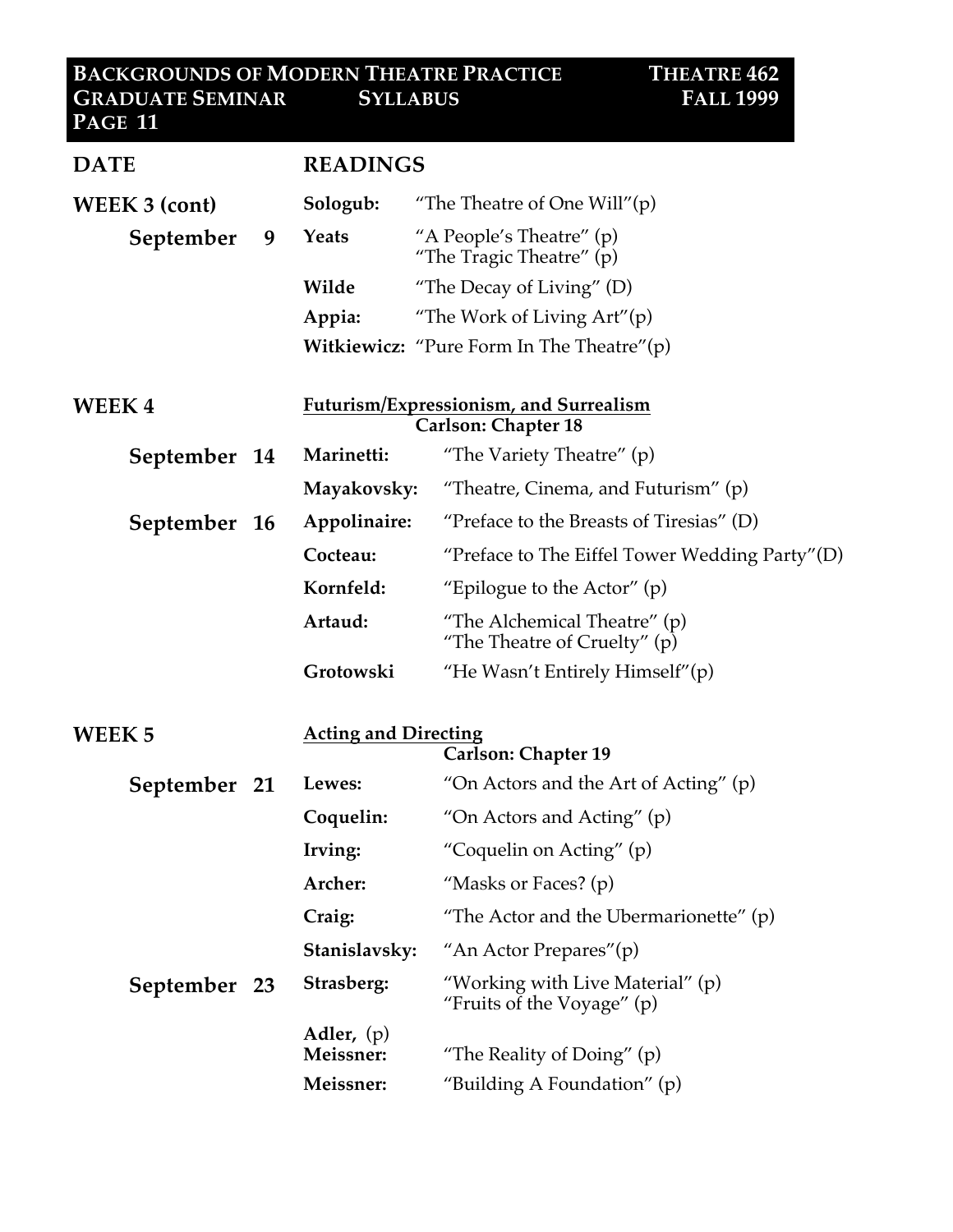#### **BACKGROUNDS OF MODERN THEATRE PRACTICE THEATRE 462 GRADUATE SEMINAR SYLLABUS FALL 1999 PAGE 12**

| <b>DATE</b>          |   | <b>READINGS</b>    |                                                                                                  |
|----------------------|---|--------------------|--------------------------------------------------------------------------------------------------|
| <b>WEEK 5 (cont)</b> |   | <b>Brook:</b>      | "The Empty Space" $(p)$                                                                          |
|                      |   | Grotowski:         | "The Theatre's New Testament" $(D)$                                                              |
|                      |   | Chaikin:           | "The Presence of the Actor" $(p)$                                                                |
|                      |   | Witziewicz:        | "A Few words about the Actor" $(p)$                                                              |
|                      |   | Suzuki:            | "The Way of Acting" $(p)$                                                                        |
|                      |   | Goldman:           | "Actor and Audience" (p)                                                                         |
|                      |   | Miller:            | "Subsequent Performances" (p)                                                                    |
| <b>WEEK6</b>         |   |                    | <b>Playwriting and Dramatic Structure</b><br><b>Carlson: Chapter 17</b>                          |
| September 28         |   | Archer:            | "Playmaking" $(D)$                                                                               |
|                      |   | <b>Brunetiere:</b> | "The Law of the Drama" $(D)$                                                                     |
|                      |   | Lawson:            | "Theory and Technique of Playwriting" $(D)$                                                      |
|                      |   | Freytag:           | "Technique of Drama" (D)                                                                         |
|                      |   | <b>Beckerman</b>   | "The Dynamics of Drama $(p)$                                                                     |
| September 30         |   |                    |                                                                                                  |
|                      |   | Matthews:          | "The Art of the Dramatist $(p)$                                                                  |
|                      |   | <b>Baker:</b>      | "The Essentials of Drama: Actiong and Emotion" $(p)$                                             |
|                      |   | Wilder:            | "Some Thoughts on Playwriting"(D)                                                                |
|                      |   | <b>Bentley:</b>    | "What is Theatre? A Point of View"<br>"The Playwright as Thinker"<br>"The Thinker as Playwright" |
|                      |   | Esslin:            | An Anatomy of Drama (p)                                                                          |
|                      |   | Hornby:            | "The Play Within The Play" $(p)$                                                                 |
| <b>WEEK7</b>         |   |                    | Genre: Tragedy, Comedy, Tragicomedy, and the Absurd<br><b>Carlson: Chapter 20</b>                |
| October              | 5 | Bergson:           | "Laughter" $(D)$                                                                                 |
|                      |   | Pirandello:        | "On Humor" $(D)$                                                                                 |
|                      |   | Shaw:              | "Tolstoy: Tragedian or Commedian" (p)                                                            |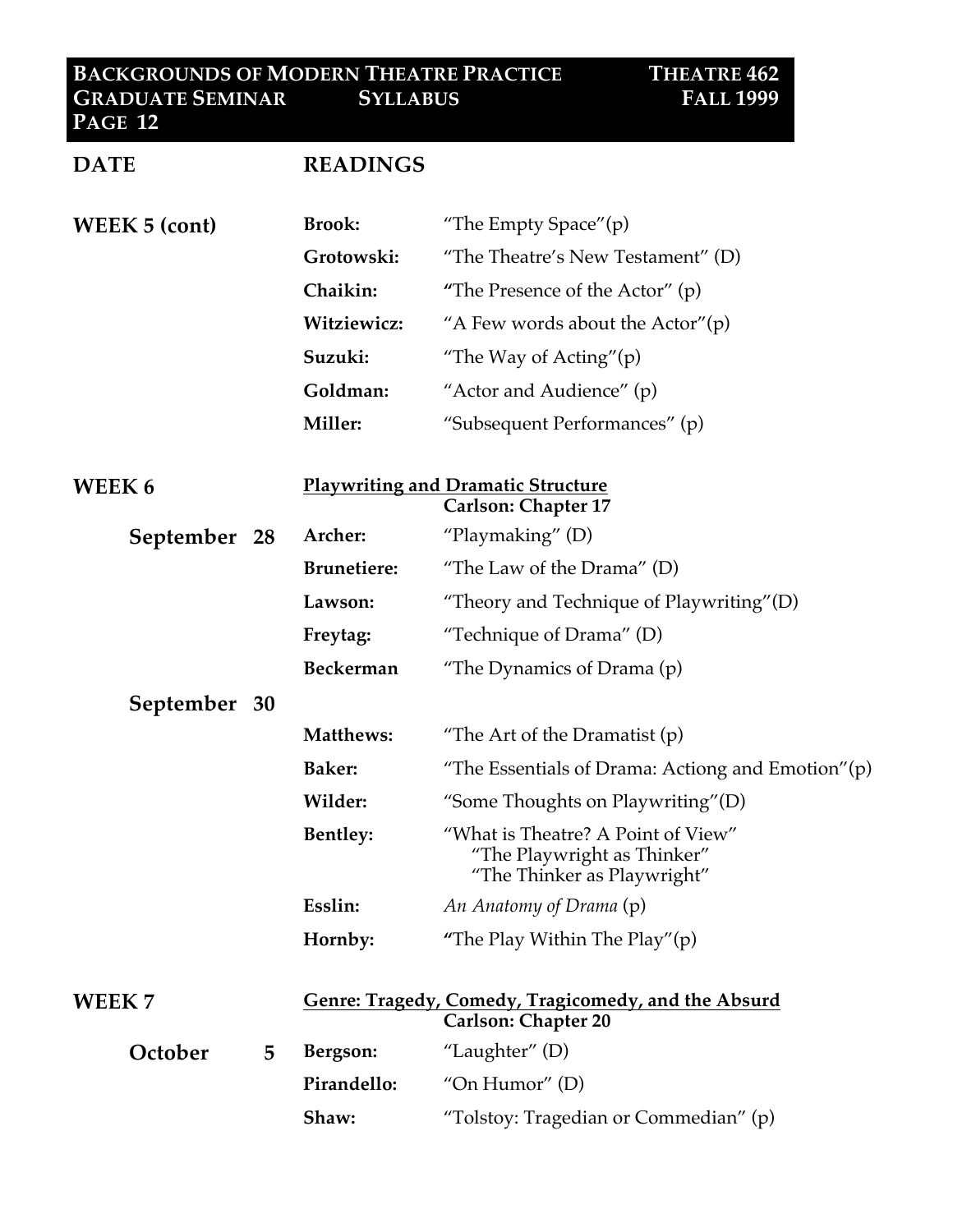| <b>DATE</b>          | <b>READINGS</b>  |                                                                                                         |  |  |
|----------------------|------------------|---------------------------------------------------------------------------------------------------------|--|--|
|                      | Krutch:          | "The Tragic Fallacy" $(D)$                                                                              |  |  |
| <b>WEEK 7 (cont)</b> |                  |                                                                                                         |  |  |
| October              | Durrenmatt:<br>7 | "Problems of the Theatre" $(D)$                                                                         |  |  |
|                      | Miller:          | "Tragedy and the Common Man" $(D)$                                                                      |  |  |
|                      | Esslin:          | "Theatre of the Absurd"(D)                                                                              |  |  |
| WEEK 8               |                  | <b>Midterm Exam/Political and Social Ideology</b>                                                       |  |  |
| October 12           |                  | MIDTERM<br>E X A M                                                                                      |  |  |
| October 14           |                  | <b>Political and Social Ideology</b><br>Carlson, Chapter 21<br>Reinelt, Introduction to "After Marx"(R) |  |  |
|                      | Rolland:         | The People's Theatre (p)                                                                                |  |  |
|                      | Lenin:           | "Party Organization and Party Literature" $(D)$<br>"On Education and the Arts" $(D)$                    |  |  |
|                      | Lunacharsky:     | "Thesis on the Problems of Marxist Criticism" $(D)$                                                     |  |  |
|                      | <b>Brecht:</b>   | "Short Description/Alienation Effect" $(p)$                                                             |  |  |
|                      |                  | "Short Organum"(p)                                                                                      |  |  |
|                      |                  | "The Modern Theatre is the Epic Theatre (D)                                                             |  |  |
|                      |                  | "Theatre for Pleasure or Theatre for Instruction"(D)                                                    |  |  |
| WEEK9                |                  | <b>Political and Social Ideology</b>                                                                    |  |  |
| October 19           | Sartre:          | "Forgers of Myth" $(p)$                                                                                 |  |  |
|                      |                  | "People's Theatre and Bourgeois Theatre"(p)                                                             |  |  |
|                      | <b>Boal:</b>     | The Theatre of the Oppressed (p)                                                                        |  |  |
| October 21           | Williams:        | "Theatre as a Political Forum" $(p)$                                                                    |  |  |
|                      | Hubner:          | Theatre and Politics (p)                                                                                |  |  |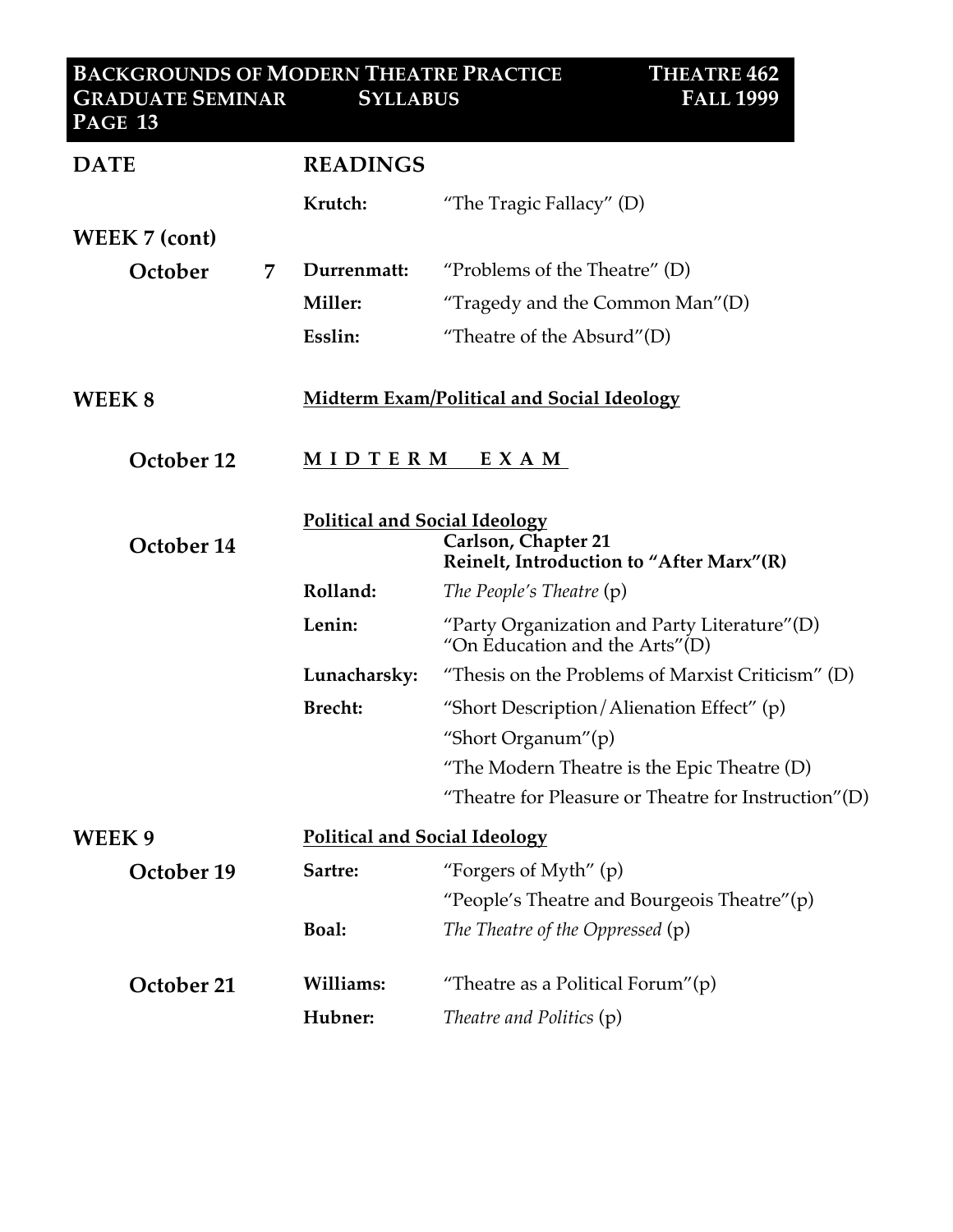#### **BACKGROUNDS OF MODERN THEATRE PRACTICE THEATRE 462 GRADUATE SEMINAR SYLLABUS FALL 1999 PAGE 14**

| <b>DATE</b>    | <b>READINGS</b>                                                                                                 |                                                                                                                    |
|----------------|-----------------------------------------------------------------------------------------------------------------|--------------------------------------------------------------------------------------------------------------------|
| <b>WEEK 10</b> | <b>Psychology, Sociology, Anthropology</b><br>Carlson, Chapter 22<br>Reinelt, Introduction, "Psychoanalysis"(R) |                                                                                                                    |
| October 25     | Freud:                                                                                                          | "On Oedipus and Hamlet" $(D)$<br>"Jokes and Their Relation to the Unconscious"(D)                                  |
|                | Jones:                                                                                                          | "Hamlet: The Psycho-analytical Solution"                                                                           |
|                | Jung:                                                                                                           | "On the Relation of Analytic Psychology to<br>Poetry" $(D)$                                                        |
|                | Lacan:                                                                                                          | "The Mirror Stage in the Formation of the $I''(p)$                                                                 |
|                | Evreinov:                                                                                                       | The Theatre in Life (p)                                                                                            |
|                | Lukacs:                                                                                                         | The Sociology of Modern Drama (D)                                                                                  |
| October 27     | Huizinga:                                                                                                       | Homo Ludens (p)                                                                                                    |
|                | Goffman:                                                                                                        | "Performances"(p)                                                                                                  |
|                | Turner:                                                                                                         | "Liminal to Liminoid, in Play, Flow, and Ritual"<br>"Acting in Everyday Life and Everyday Life in<br>Acting" $(p)$ |
|                | Wilshire:                                                                                                       | "Erwin Goffman's Role Theory" $(p)$                                                                                |
|                | Schechner:                                                                                                      | "Six Axioms of Environmental Theatre" $(p)$                                                                        |
|                | Conquergood:                                                                                                    | "Performance Theory" $(R)$                                                                                         |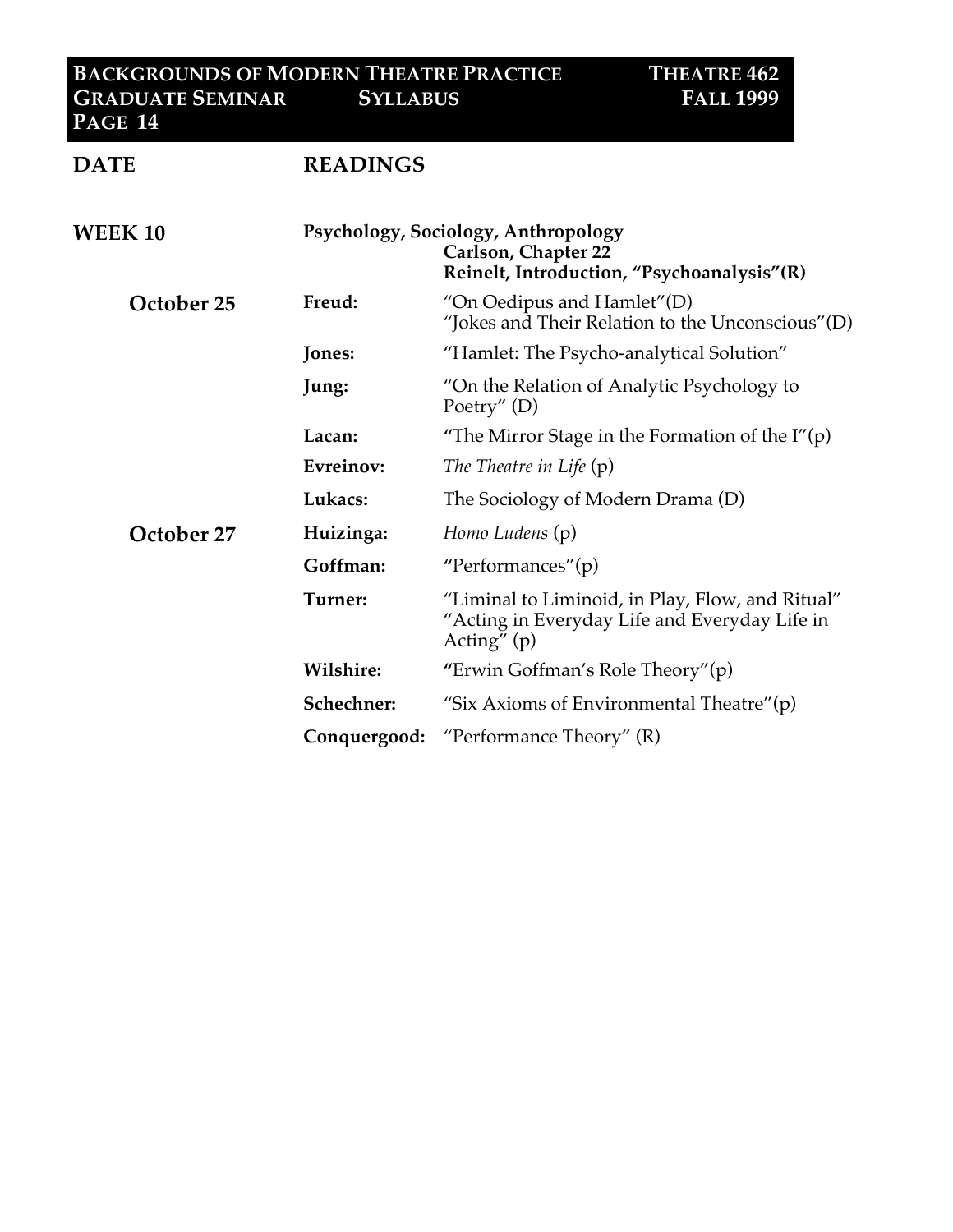# **DATE READINGS**

| <b>WEEK 11</b>        | Structuralism                                                                                            |                                                                                                                                                       |
|-----------------------|----------------------------------------------------------------------------------------------------------|-------------------------------------------------------------------------------------------------------------------------------------------------------|
| November 2            | <b>Barthes:</b>                                                                                          | "The Structuralist Activity" $(p)$<br>"The Diseases of Costume" $(p)$<br>"Diderot, Brecht, Eisenstein"(p)<br>"Whose Avant-Garde?" $(p)$               |
|                       | Levi-Strauss:                                                                                            | "The Structural Study of Myth" $(p)$                                                                                                                  |
|                       | <b>Tzvetan Todorov:</b> "Structural Analysis of Narrative "(p)                                           |                                                                                                                                                       |
|                       | Polti:                                                                                                   | The Thirty-Six Dramatic Situations                                                                                                                    |
|                       | Frye:                                                                                                    | "The Archetypes of Literature" $(D)$                                                                                                                  |
|                       |                                                                                                          | "The Mythos of Spring" $(D)$                                                                                                                          |
| November 4            | <b>Bakhtin:</b>                                                                                          | "Carnival and Carnavalization"                                                                                                                        |
|                       | Hornby:                                                                                                  | "Structuralism" $(p)$                                                                                                                                 |
| <b>WEEK 11 (cont)</b> | Langer:                                                                                                  | "The Comic Rhythm" $(p)$                                                                                                                              |
|                       |                                                                                                          | "The Tragic Rhythm" (p)<br>From Feeling and Form                                                                                                      |
| <b>WEEK 12</b>        | <b>Semiotics and Communication Theory</b><br>Reinelt, Introduction, "Semiotics and<br>Deconstruction"(R) |                                                                                                                                                       |
| November 9            | <b>Barthes:</b>                                                                                          | "Literature and Signification" $(p)$                                                                                                                  |
|                       | Honzl:                                                                                                   | "Dynamics of Signification" $(p)$                                                                                                                     |
|                       | Kirby:                                                                                                   | "Non-Semiotic Performance"(p)                                                                                                                         |
|                       | Carlson:                                                                                                 | "Semiotics and Nonsemiotics in Performance" (p)<br>"The Semiotics of Character Names in the<br>Drama" $(p)$                                           |
| November 11           | Chaudhuri:                                                                                               | "The Semiotics of Theatre" $(p)$                                                                                                                      |
|                       | Carmody:                                                                                                 | "Alceste in Hollywood" $(R)$                                                                                                                          |
|                       | <b>Pfister:</b>                                                                                          | "The Theory and Analysis of Drama"(p)                                                                                                                 |
|                       | Elam:                                                                                                    | "The Semiotics of Theatre and Drama" $(p)$                                                                                                            |
|                       | <b>Burke:</b>                                                                                            | "Lexicon Rhetoricae" (p)<br>"Othello: An Essay to Illustrate a Method"(p)<br>"Fact, Inference, and Proof in the Analysis of<br>Literary Symbolism"(p) |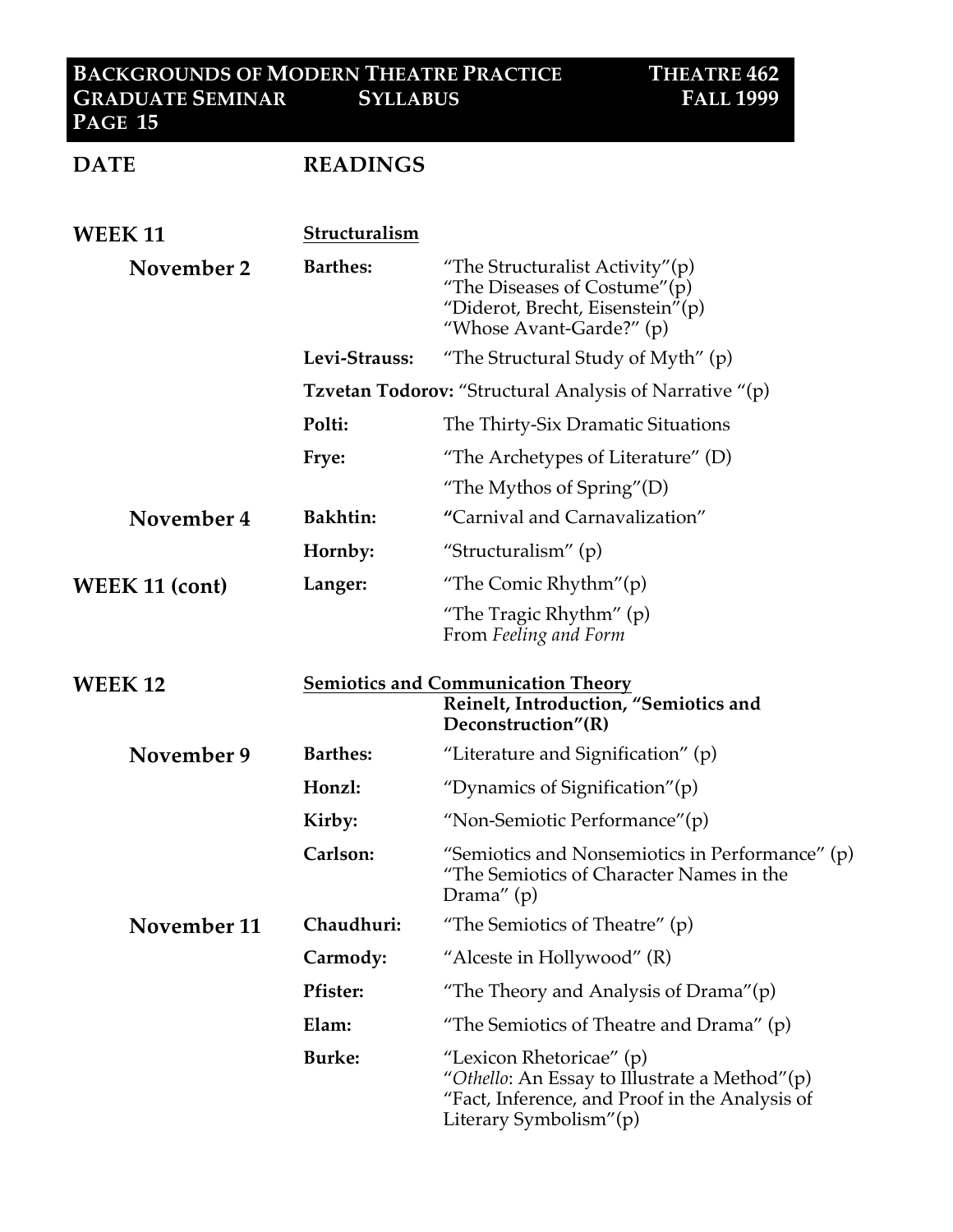#### **BACKGROUNDS OF MODERN THEATRE PRACTICE THEATRE 462 GRADUATE SEMINAR SYLLABUS FALL 1999 PAGE 16**

| <b>DATE</b>                                | <b>READINGS</b>                                                                                                    |                                                                                                                      |
|--------------------------------------------|--------------------------------------------------------------------------------------------------------------------|----------------------------------------------------------------------------------------------------------------------|
| Week 13                                    |                                                                                                                    | Phenomenology, Hermaneutics, Theatricalism, Montage<br>Reinelt, Introduction, "Hermaneutics and<br>Phenomenology" R) |
| November 16                                | Shklovsky:                                                                                                         | "Art as Technique" (p)                                                                                               |
|                                            | Wilshire:                                                                                                          | "What is Phenomenology?" $(p)$                                                                                       |
|                                            | States:                                                                                                            | "The Dog on the Stage" $(p)$<br>"The Phenomenlogical Attitude"(R)                                                    |
|                                            | Witziewicz:                                                                                                        | "On a New Type of $Play" (D)$                                                                                        |
|                                            | Eisenstein:                                                                                                        | "Montage of Attractions" (D)                                                                                         |
| November 18                                | Postlewait:                                                                                                        | "History, Hermeneutics, and Narrativity" $(R)$                                                                       |
|                                            | Handke:                                                                                                            | "Offending the Audience" $(p)$                                                                                       |
|                                            | Foreman:                                                                                                           | "Ontological-Hysteric Manifesto III (p)                                                                              |
|                                            | Carlson:                                                                                                           | "Psychic Polyphony"(p)                                                                                               |
| Week 14                                    | THANKSGIVING BREAK 11/22-11/27/99                                                                                  |                                                                                                                      |
| <b>READINGS FOR</b><br><b>THANKSGIVING</b> | Post-structuralism, Performance, Deconstruction, Reinelt,<br>Introduction, "Hermaneutics and<br>Phenomenology" (R) |                                                                                                                      |
| (so that you won't get<br>bored)           |                                                                                                                    | <b>Wimsatt and Beardsley:</b> "The Intentional Fallacy" (p)                                                          |
|                                            | <b>Barthes:</b>                                                                                                    | "The Death of the Author" $(p)$                                                                                      |
|                                            | Foucault:                                                                                                          | "What is An Author?" $(p)$                                                                                           |
|                                            | Derrida:                                                                                                           | "The Theatre of Cruelty and the Closure of<br>Representation"(p)                                                     |
|                                            | Féral:                                                                                                             | "Performance and Theatricality" $(p)$                                                                                |
|                                            | Blau:                                                                                                              | "Universals of Performance" $(p)$<br>"Ideology, Performance, and the Illusions of<br>Demystification" $(R)$          |

States: "Performance as Metaphor"(p)